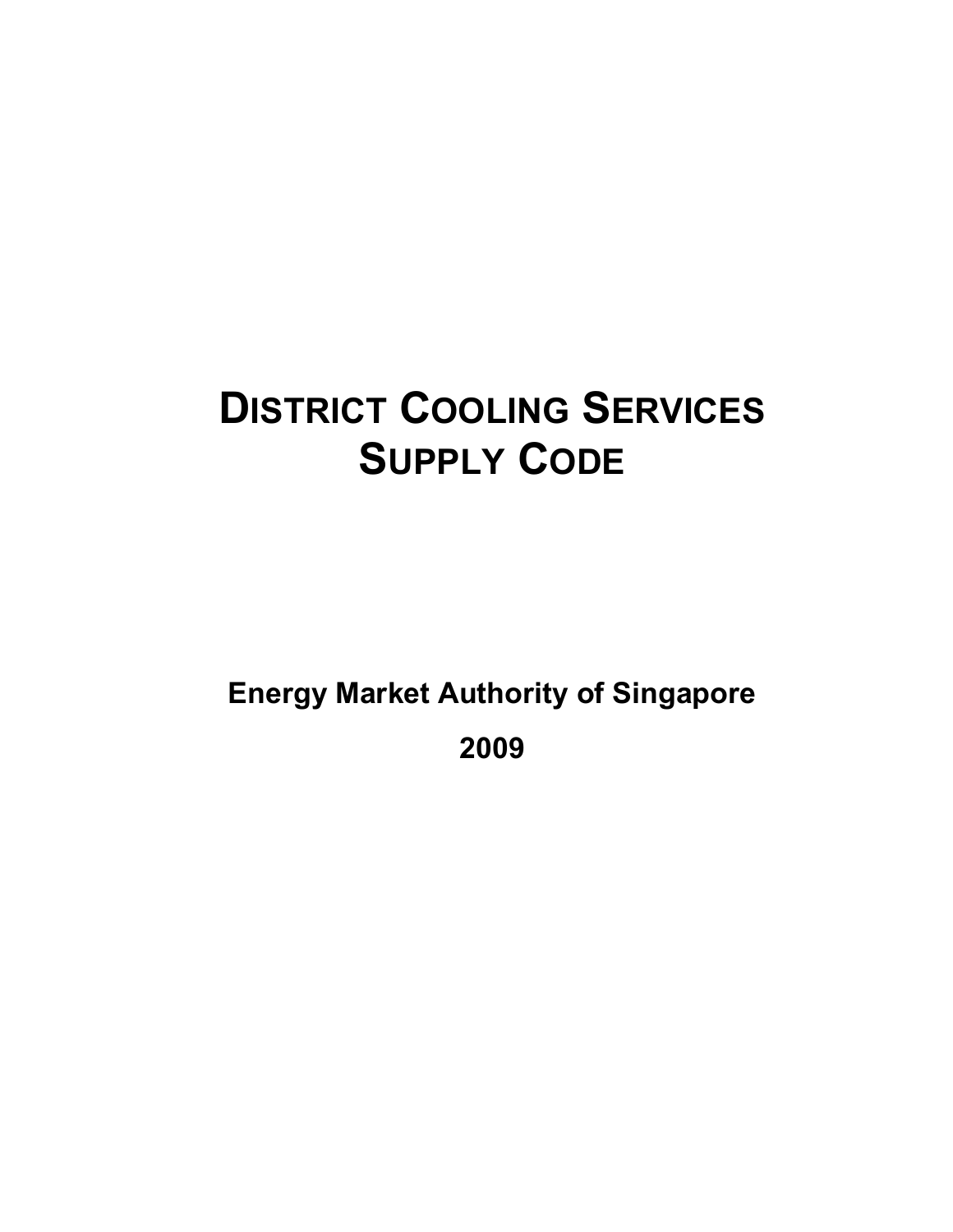# **TABLE OF CONTENTS**

# **1. GENERAL AND ADMINISTRATIVE PROVISIONS**

- 1.1 Purpose of the Code
- 1.2 Definitions
- 1.3 Hierarchy of Documents
- 1.4 Modifications to this Code

# **2. GENERAL OBLIGATIONS**

- 2.1 General Obligations of the Licensee
- 2.2 General Obligations of the Consumer

# **3. DISTRICT COOLING SERVICE SPECIFICATIONS**

- 3.1 Supply Temperature
- 3.2 Supply Availability and Reliability

# **4. APPLICATION FOR SUPPLY CONNECTION**

# **5. TECHNICAL REQUIREMENTS**

- 5.1 Connection Scheme
- 5.2 Intake Station
- 5.3 Service Connection Facilities
- 5.4 Consumer Installation

# **6. METERING OF SUPPLY**

- **7. BILLING**
- **8. PAYMENT SECURITY AND DEFAULT**
- **9. DISCONNECTION AND DISCONTINUANCE OF SUPPLY**
- **10. CONDITIONS OF SUPPLY**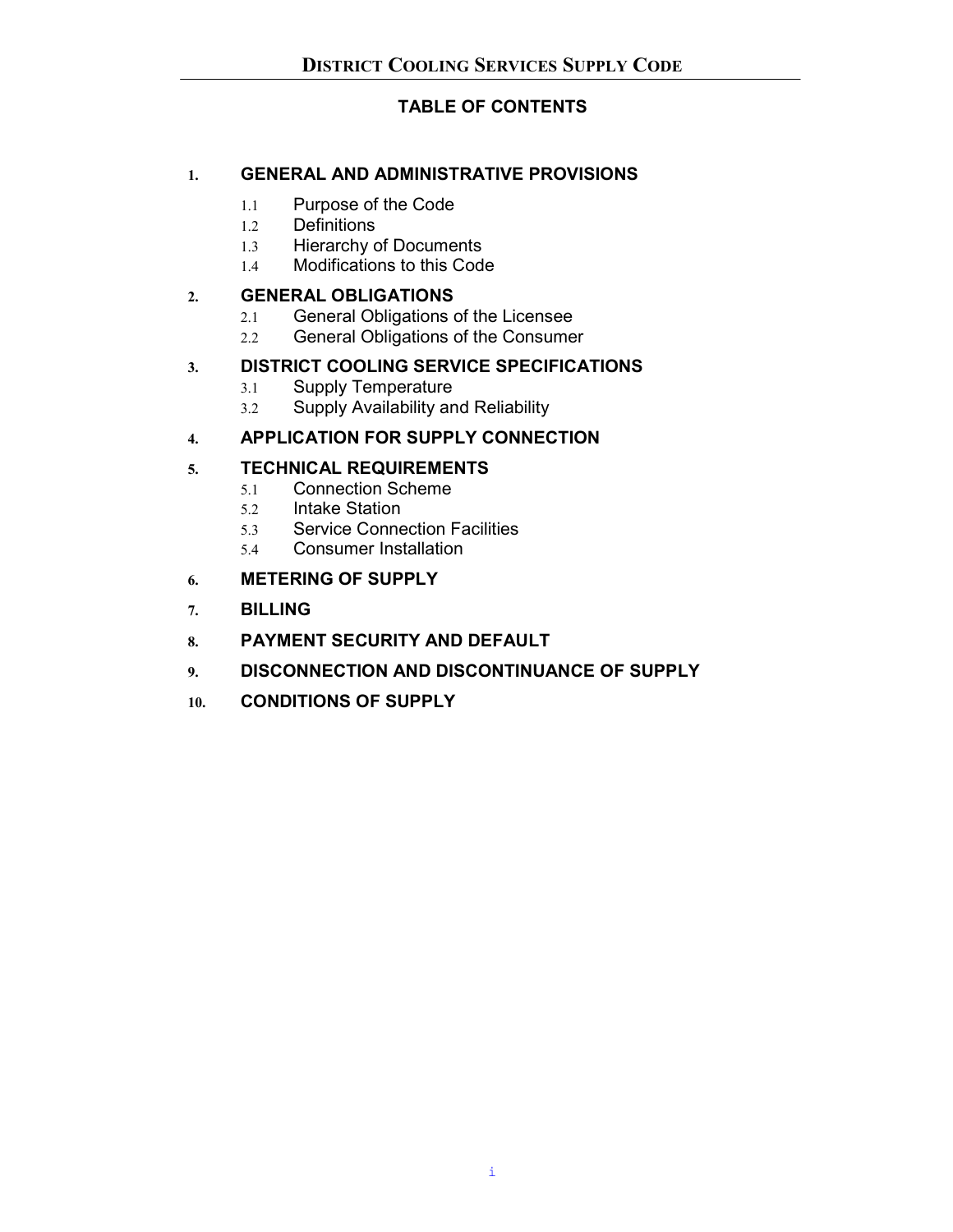## **1. GENERAL AND ADMINISTRATIVE PROVISIONS**

#### **1.1 Purpose of this Code**

- **1.1.1** This Code sets forth the following with respect to the District Cooling Service in the service area gazetted under the Act:
	- (a) The minimum standards of performance in accordance with which the Licensee is required to supply the service.
	- (b) The rights and obligations of the Licensee and a Consumer.
	- (c) The technical requirements and arrangement for supply connection.
- **1.1.2** This Code applies to the Licensee and the Consumers of the District Cooling Services in the service area gazetted under the Act.

#### **1.2 Interpretation**

- **1.2.1** Unless the context otherwise requires or the term is otherwise defined in this Code, all terms defined in the Act shall have the same meaning when used in this Code and words and expressions used in this Code shall be construed as if the Interpretation Act (Cap. 1) applies to them.
- **1.2.2** Headings are for convenience only and shall not affect the interpretation of this Code.
- **1.2.3** A reference in this Code to any statute, subsidiary legislation, proclamation, ordinance, by-law, resolution, rule, order, supplements, gazette notification or directive includes all statutes, subsidiary legislation, proclamations, ordinances, by-laws or resolutions, rules, orders, supplements, gazette notifications or directives varying, consolidating, re-enacting, extending or replacing it.
- **1.2.4** A reference in this Code to a document or provision of a document includes a modification or supplement to, or replacement or novation of, that document or that provision of that document, as well as any exhibit, schedule, appendix or other annexure thereto.
- **1.2.5** A reference in this Code to a body, whether statutory or not, which ceases to exist or whose functions are transferred to another body includes a reference to the body which replaces it or which substantially succeeds to its functions, powers or duties.
- **1.2.6** A reference in this Code to the word "including" or a grammatical variation thereof means "including but not limited to".

#### **1.3 Definitions**

**1.3.1** In this Conditions, unless the context otherwise requires:

"**Act**" means the District Cooling Act 2001 (Cap. 84A).

 "**Authority**" means the Energy Market Authority of Singapore established under the Energy Market Authority of Singapore Act (Cap 92B).

 "**Availability of Supply**" with respect to any calendar year, means the ratio the hours in that year during which the Supply is available to the Consumer, bears to the total number of hours in that year.

 "**business day**" means any day other than a Saturday, a Sunday or public holiday as defined in the Interpretation Act.

 "**Consumer Installation**" means the Consumer's chilled water reticulation system and associated equipment constructed and installed by the Consumer at the Premises and connected to the secondary side of the Heat Exchangers.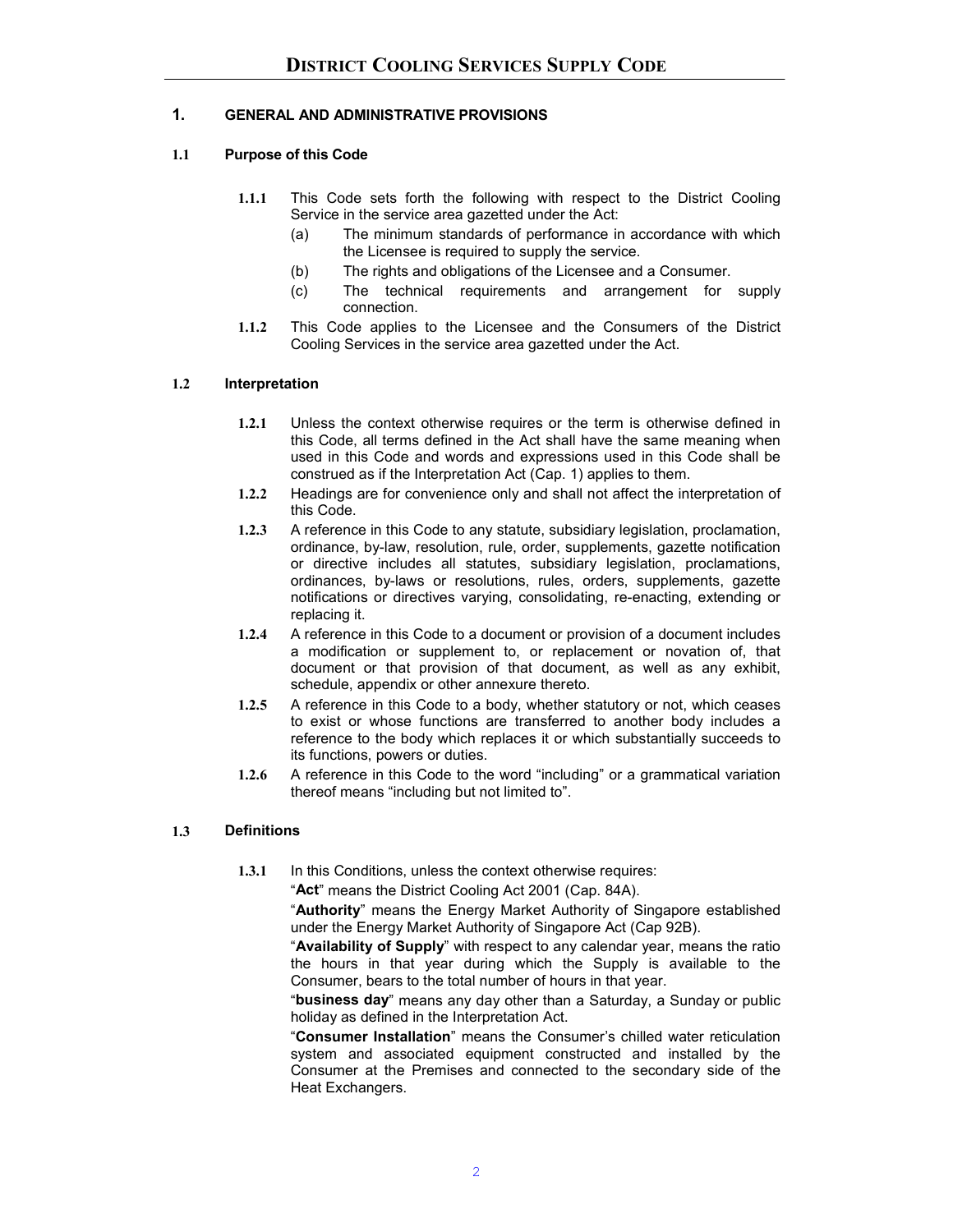"**Consumer**" means a person who has a subsisting Supply Agreement with the Licensee.

 "**Contract Capacity**" means the Supply capacity that the Consumer has requested and the Licensee has agreed to provide, as stated in the Supply Agreement.

 "**District Cooling Service**" means the supply of chilled water for space cooling by the Licensee at the Premises.

 "**District Cooling System**" means the whole of the facility used or operated by the Licensee for or in connection with the provision of District Cooling Service comprising the district cooling plant(s), the distribution pipes, Heat Exchangers and other apparatus including metering equipment but excluding the Consumer Installation.

 "**Heat Exchanger(s)**" means heat transfer equipment installed by the Licensee at the Intake Station.

 "**Intake Station**" means the site within the Premises in which the Heat Exchangers shall be housed.

 "**Nominal Flow Rate**" in respect of any Heat Exchanger means the flow rate of chilled water at the secondary side of the Heat Exchanger corresponding to the Contract Capacity at a Supply Temperature of 6°C and Return Temperature of 14°C.

"**Normal Operating Conditions**" means all of the following conditions:

- i) the Consumer's demand for District Cooling Service is within the Contract Capacity; and
- ii) the chilled water flow rate at the secondary side of each Heat Exchanger is greater than 10%, but not more than 100%, of the Nominal Flow Rate of the Heat Exchanger.

 "**Normal Usage Hours**" means the period from 7am to 7pm every day excluding Sundays and public holidays.

"**Parties**" means the Service Provider and the Consumer.

 "**Premises**" means the premises within the Service Area at which the Licensee has a Supply Agreement with the Consumer.

 "**Professional Engineer**" means a professional engineer registered under the Professional Engineers Act (Cap 253).

 "**Return Temperature**" means the temperature of the water returning from the Consumer Installation to the Heat Exchanger, as measured at the secondary inlet of the Heat Exchanger.

 "**Service Connection Facilities**" means the Heat Exchangers, the connection pipes to the district cooling distribution pipes and associated valves, fittings, meters, monitoring and control devices for the provision of District Cooling Service at the Premises.

"**Licensee**" means Singapore District Cooling Pte Ltd.

"**Supply**" means the provision of District Cooling Service at the Premises.

 "**Supply Agreement**" means the contract between the Consumer and the Licensee for the provision of District Cooling Service.

 "**Supply Temperature**" means the temperature of the chilled water as measured at the secondary outlet of the Heat Exchangers.

"**System**" means the District Cooling System.

#### **1.4 Hierarchy of Documents**

**1.4.1** Nothing in this Code shall be construed as affecting the rights and obligations of the Licensee under the provisions of relevant legislation and, in the event of an inconsistency between the provisions of relevant legislation and the provisions of these Conditions, the provisions of relevant legislation shall prevail to the extent of the inconsistency.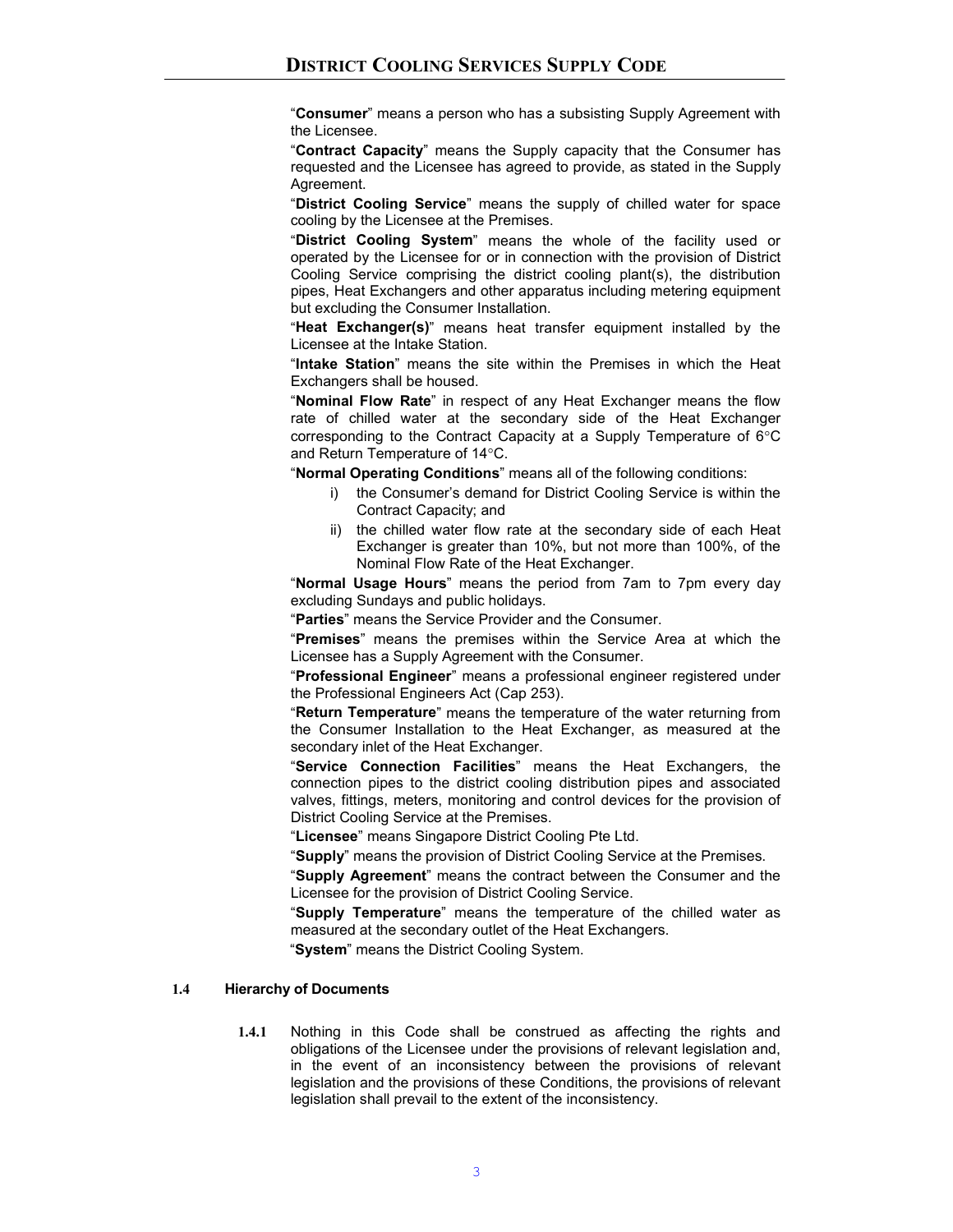#### **1.5 Modifications to this Code**

- **1.5.1** The Authority may from time to time modify or approve proposed modification to this Code.
- **1.5.2** The process by which this Code may be modified by the Authority shall be as follows:
	- a) Before making any modification to this Code, the Authority shall:
		- i) state that the Authority proposes to make a modification in the manner specified in the notice;
		- ii) state the reasons why the Authority proposes to make the modification, including whether the need for the modification was the subject of a prior representation made by a Licensee or third party; and
		- iii) specify the period from the date of the giving of notice (not being less than 28 days) within which written representations with respect to the proposed modification may be made.
	- b) If no written representation is received by the Authority within the period specified in the notice referred to in section 1.5.2(a) or if all written representations made in response to such notice are subsequently withdrawn, the Authority may modify this Code as specified in such notice.
	- c) Where the Authority receives any written representation under section 1.5.2(a), the Authority shall consider all such representations, as a whole, and may:
		- i) reject the representations;
		- ii) amend the proposed modification in accordance with the representations;
		- iii) withdraw the proposed modification.
	- d) The Authority shall, before modifying this Code, respond with reasons to all written representations received in respect of the modification that were not subsequently withdrawn, and advise the outcome of the Authority's deliberations in respect of the modification; and
	- e) A modification to this Code shall not come into force until such time as the Authority has complied with section 1.5.2(d), where applicable, and 10 business days, or such longer period of time as may be specified by the Authority, have elapsed since the date on which the Authority gave notice of the modification under 1.5.2(d).
- **1.5.3** The Process by which the Authority shall consider Licensee's proposed modification to this Code shall be as follows:
	- a) The Licensee shall apply to the Authority of any proposed modification to this Code and shall with the approval of the Authority consult all its consumers, URA and other persons likely to be affected by the proposed modification by way of a written notice. The Licensee shall:
		- i) state that the proposed modification;
		- ii) state the reasons for the proposed modification, including whether the need for the modification was the subject of a prior representation made by a consumer or third party; and
		- iii) specify the period from the date of the giving of notice (not being less than 28 days) within which written representations with respect to the proposed modification may be made.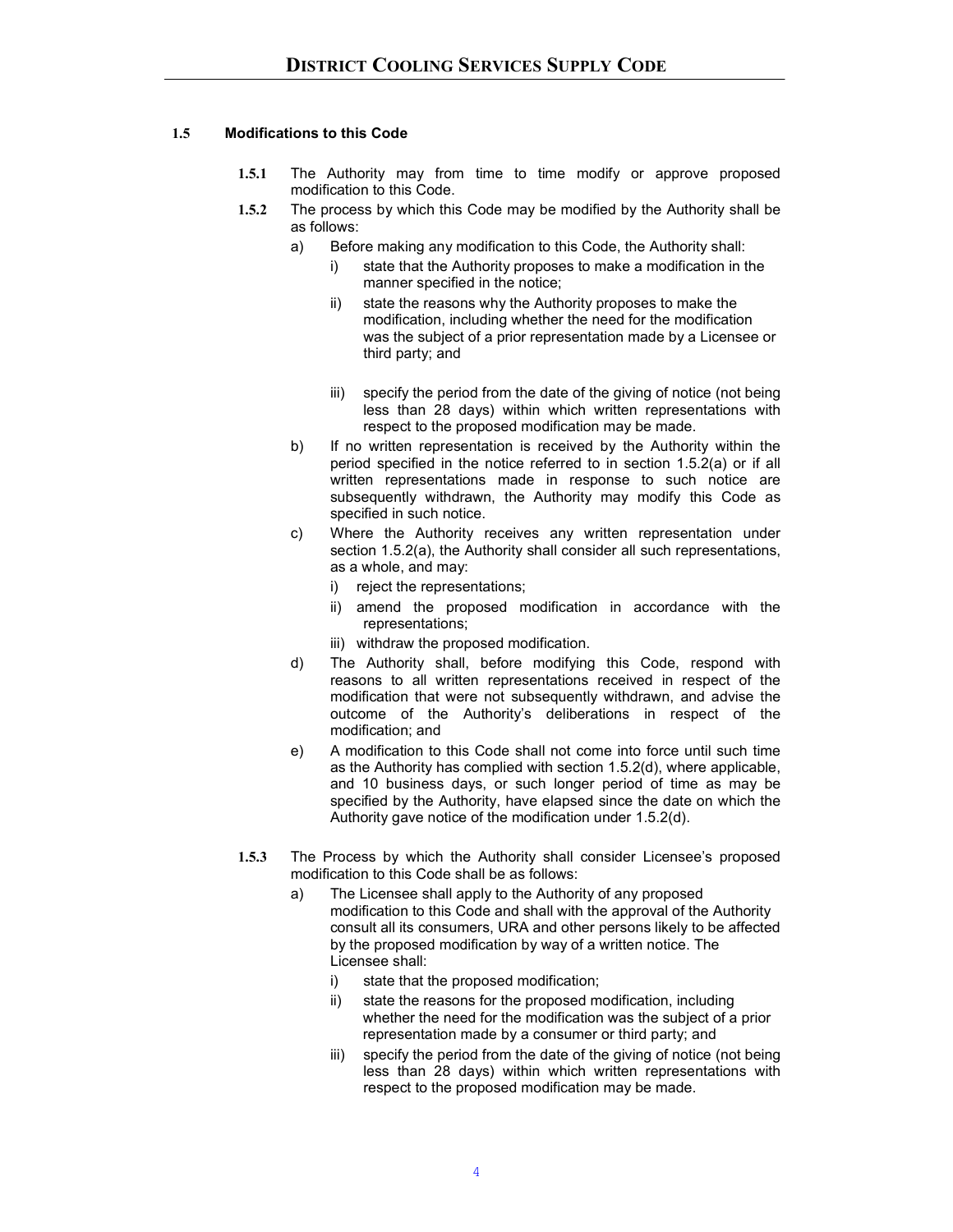- b) The Licensee shall then submit to the Authority the proposed modification to this Code, all the written representation received and its response and deliberations to all written representation received in respect of the modification that were subsequently not withdrawn.
- c) The Authority shall consider the Licensee's application to modify this Code together with all representations received and the Licensee's response and deliberations to the written representations as a whole, and may:
	- i) reject the proposed modification to this Code;
	- ii) reject the representations;
	- iii) direct the Licensee to amend the proposed modification in accordance with the representations;
	- iv) approve the Licensee's application to modify this Code.
- d) In the event that the Licensee's proposed modification to this Code is approved by the Authority under 1.5.3(c)(iv), the Licensee shall, before modifying this Code, respond with reasons to all written representations received in respect of the modification that were not subsequently withdrawn, and advise the outcome of the deliberations in respect of the shall, before modifying this Code, respond with reasons to all written representations received in respect of the modification that were not subsequently withdrawn, and advise the outcome of the Authority's deliberations in respect of the modification.
- e) A modification to this Code shall not come into force until such time as the Licensee has complied with section 1.5.3(d), where applicable and 10 business days, or such longer period of time as may be specified by the Authority, have elapsed since the date on which the Licensee gave notice of the modification under 1.5.3(d).
- **1.5.4** Nothing contained in section 1.5 shall prohibit any other party from notifying the Authority of suggested Code changes.

## **2. GENERAL OBLIGATIONS**

#### **2.1 General Obligations of the Licensee**

- **2.1.1** The Licensee shall, at its own costs, be solely responsible for planning, designing, constructing, installing, testing, commissioning, operating and maintaining the District Cooling System ("the System").
- **2.1.2** The Licensee shall, in committing to provide District Cooling Service to a new consumer, ensure that there is adequate capacity in the System and the new supply connection will not cause any adverse impact to existing consumers and the stability, security and reliability of the System.

#### **2.2 General Obligations of the Consumer**

- **2.2.1** The Consumer shall use the District Cooling Service for the purpose of space cooling in accordance to this Code.
- **2.2.2** The Consumer shall not install any independent chilled water production facilities in the Premises and cause such facilities to operate in parallel with the System unless otherwise agreed to in writing by the Licensee.
- **2.2.3** The Consumer shall not under any circumstances supply District Cooling Service received from the Licensee to any building or premises other than the Premises.
- **2.2.4** The Consumer shall at its own cost make suitable standby arrangements (including the installation of standby chiller facilities) for the cooling need of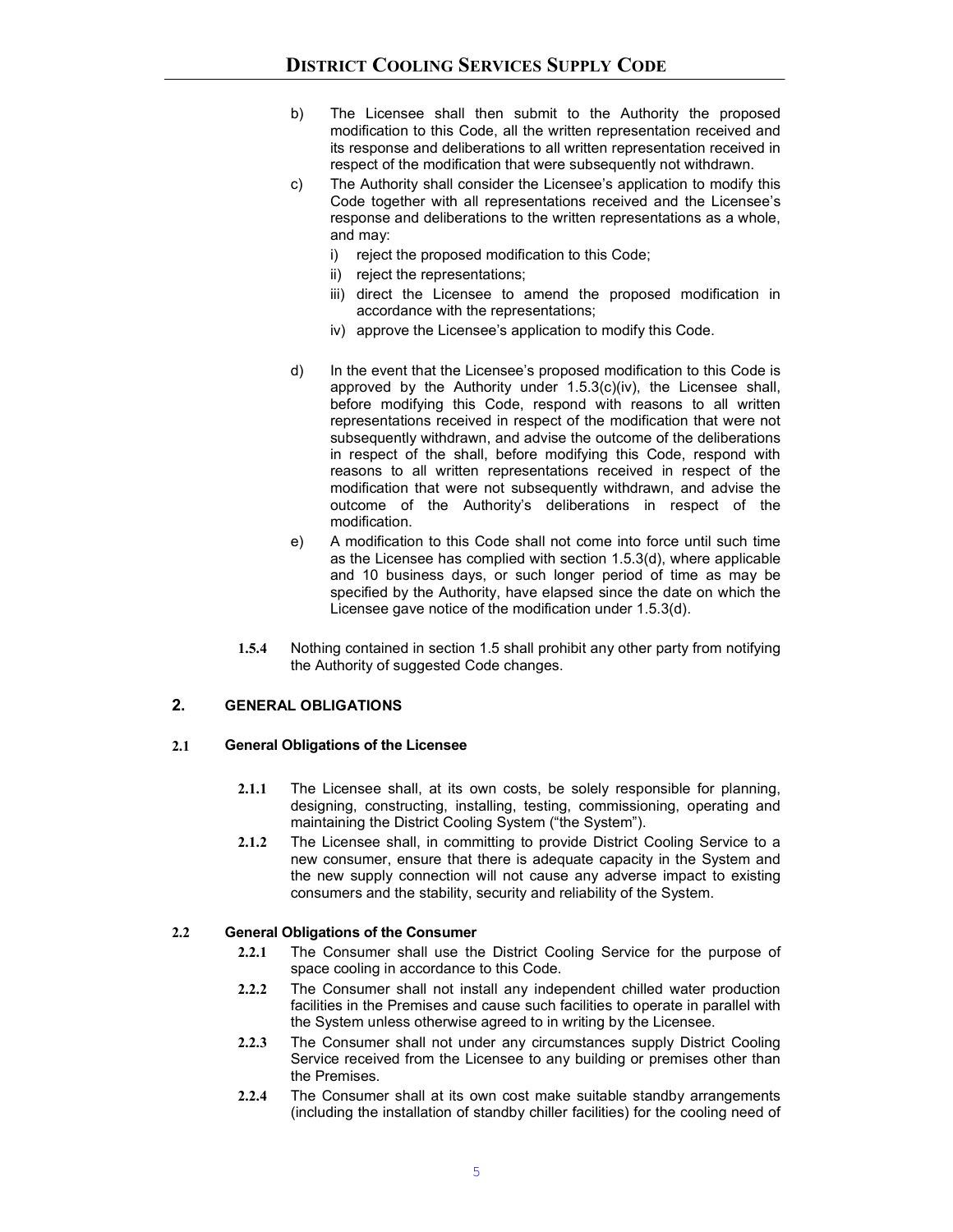the Premises if the operations of the Premises cannot tolerate any failure, reduction, interruption, variation or inconsistency in the Supply.

## **3. DISTRICT COOLING SERVICE OBLIGATIONS**

## **3.1 Supply Temperature**

- **3.1.1** The Licensee shall operate the System and Service Connection Facilities to regulate the Supply Temperature within  $6^{\circ}C \pm 0.5^{\circ}C$  under Normal Operating Conditions.
- **3.1.2** The Consumer shall use its best efforts to ensure that the Return Temperature shall be 14°C or higher.

## **3.2 Supply Availability and Reliability**

- **3.2.1** Subject to Section 3.2.3, the Supply shall be provided at all times on a 24 hourly basis.
- **3.2.2** The Licensee shall operate and maintain the System such that the Availability of Supply with respect to any calendar year shall be at least 99.5%.
- **3.2.3** The Licensee may schedule interruptions to the provision of District Cooling Service at the Premises for the purpose of maintenance, repair, connection, disconnection, extension and other work in the System ("**Planned Interruption**") provided that:
	- (a) Except for operational emergency arising from any fault in the System, the Licensee shall give the Consumer at least 14 days' prior written notice stating the date(s) on which the Planned Interruption will occur; the duration of the Planned Interruption;
	- (b) the Licensee shall to the extent possible, carry out the Planned Interruption outside the Normal Usage Hours.

## **4. APPLICATION FOR SUPPLY CONNECTION**

- **4.1** Any person within the service area applying for supply connection to the System is required to submit a formal application through a Professional Engineer to the Licensee. The application shall contain the following information:
	- (a) Location and type of the development;
	- (b) Target supply date;
	- (c) Projected demand growth;
	- (d) Typical daily load pattern; and
	- (e) Typical annual usage pattern
- **4.2** Upon receipt of an application for supply connection, the Licensee:
	- (a) May require additional information to be submitted by the Applicant;
	- (b) Shall advise the Applicant of the connection scheme, technical requirements and the indicative connection charges.
	- (c) shall use its best endeavour to respond to an application for supply connection within 14 days.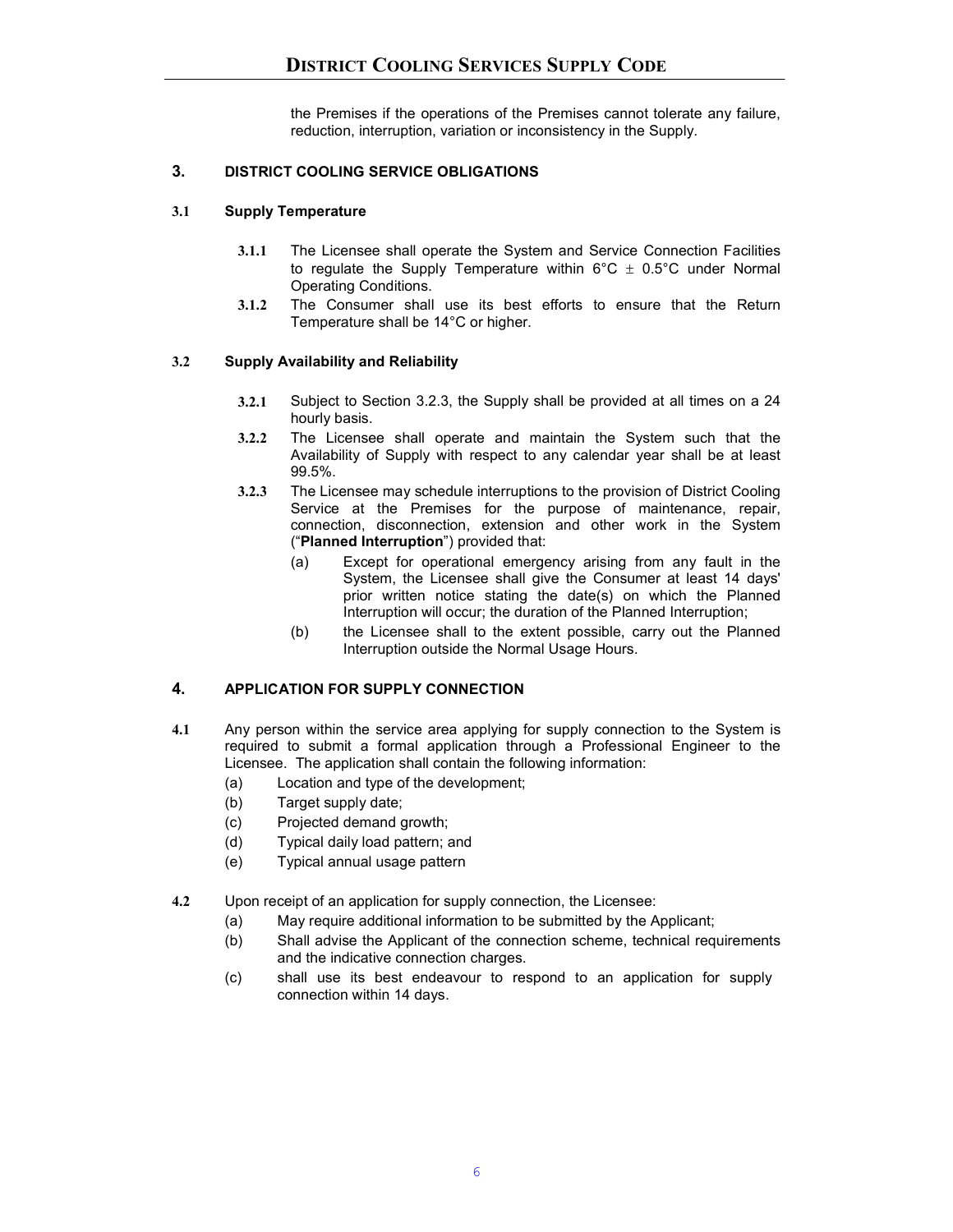- **4.3** The Licensee may, as a condition of supply, require the Consumer to commit to a Contract Capacity for an initial period not exceeding 5 years.
- **4.4** The Licensee shall endeavour to make supply available upon 12 months of the Consumer accepting the commercial terms of supply.

#### **5. TECHNICAL REQUIREMENTS**

#### **5.1 Connection Scheme**

**5.1.1** Heat exchangers are used as interfacing equipment between the System and the Consumer Installation. The typical connection scheme is illustrated in Schedule A.

#### **5.2 Intake Station**

- **5.2.1** The Consumer shall at its own cost provide and construct the Intake Station in accordance with the plans and specifications agreed by the Parties. Such plans and specifications shall not be altered without the agreement in writing of the Parties. The Consumer shall ensure that the Intake Station shall be used for plant and equipment linked to the provision of District Cooling Service at the Premises.
- **5.2.2** The Consumer shall at its own cost maintain the Intake Station inclusive of the building structure, infrastructure, mechanical and electrical services within the Intake Station and general cleanliness of the Intake Station.

#### **5.3 Service Connection Facilities**

**5.3.1** The Consumer shall pay for the cost of the Service Connection Facilities. Notwithstanding the payment by the Consumer, the Service Connection Facilities shall be the property of the Licensee, and the Licensee shall be solely responsible for the operation, maintenance and repair of the Service Connection Facilities.

#### **5.4 Consumer Installation**

- **5.4.1** The Consumer shall arrange for a Professional Engineer to design and install the Consumer Installation in accordance to the technical guidance issued by the Licensee and which shall incorporate the following minimum requirements:
	- (a) A control arrangement, via a variable flow system or otherwise, to maintain the Return Temperature at or higher than 14ºC.
	- (b) A filtration system for the return water to the exchanger with a minimum filtration performance of no more than 1.5mm. .
	- (c) A pressure relief device at the interfacing connection set to operate at a pressure at 16 barg or such other pressures that may be agreed between the Parties.

#### **6. METERING OF SUPPLY**

**6.1** The District Cooling Service shall be measured by metering equipment with accuracy no less than 3% at the nominal flow of chilled water. The accuracy of the metering equipment shall be verified at first installation and subsequently at intervals not exceeding 5 years by an independent testing laboratory.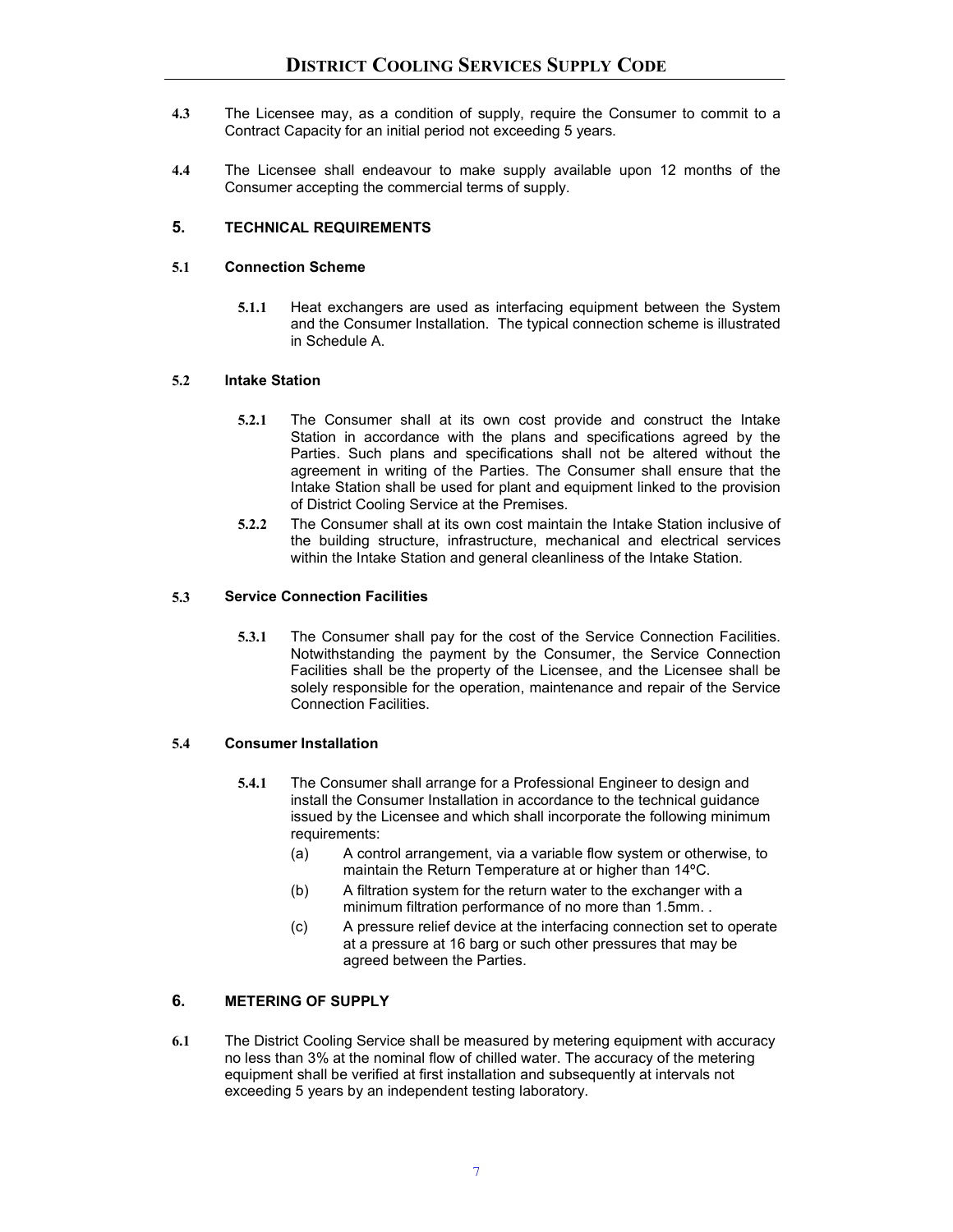- **6.2** The metering equipment shall be supplied, installed and maintained by the Licensee.
- **6.3** If the Consumer disputes the accuracy of the metering equipment, the Consumer may on payment of a reasonable fee based on expenses incurred by the Licensee, request the Licensee to have the metering equipment tested and calibrated by an independent testing agency.
- **6.4** If, on testing, the metering equipment is found to be inaccurate (within the meaning of subsection 6.1), the Licensee shall refund the fee stated in subsection 6.3 to the Consumer and cause the metering equipment to be repaired or replaced. The Licensee shall also make a fair and reasonable assessment of the amount of District Cooling Service provided to the Consumer during the period when the meter equipment was faulty or inaccurate by using historical validated data of an equivalent period from the most recent previous like day (e.g. business day for a business day, Saturday for a Saturday, Sunday or public holiday for a Sunday or public holiday).

## **7. BILLING**

- **7.1** The Licensee shall invoice its customers at least once a month in accordance to its published tariffs approved by the Authority.
- **7.2** An invoice to the Consumer shall, at a minimum, include information on the following:
	- (a) The published tariffs approved by the Authority;
	- (b) Details on Contract Capacity, maximum demand and usage;
	- (c) Taxes and other government related charges;
	- (d) Payment due date;
	- (e) Contact details of the Licensee for invoice clarification.

## **8. PAYMENT SECURITY AND DEFAULT**

#### **8.1 Power to Require Security**

- **8.1.1** The Licensee may mitigate the risk of non-payment by the Consumer by requiring the Consumer to provide reasonable security for the payment to it of all money which may become due, which may include:
	- (a) Cash deposits;
	- (b) Bankers' guarantee; or
	- (c) A combination of the above.
- **8.1.2** The maximum amount of security that the Licensee may require from the Consumer shall be based on the Licensee's estimate of the financial exposure faced by it and shall not exceed two times the estimated monthly payment by the Consumer.

#### **8.2 Default Process**

- **8.2.1** In the event of a default in the payment by the Consumer, the Licensee shall not realise on any security held until 8 days have elapsed from the date of notification given pursuant to section 8.2.2.
- **8.2.2** The Licensee shall, on the business day following a default of payment by the Consumer, notify the Consumer that payment was not received and to remedy the situation. If the amount owing remains unpaid 16 days after the date of the giving such notice, the Licensee may notify the Consumer that it shall discontinue the supply of District Cooling Service and subsequently disconnect the supply connection from the System.